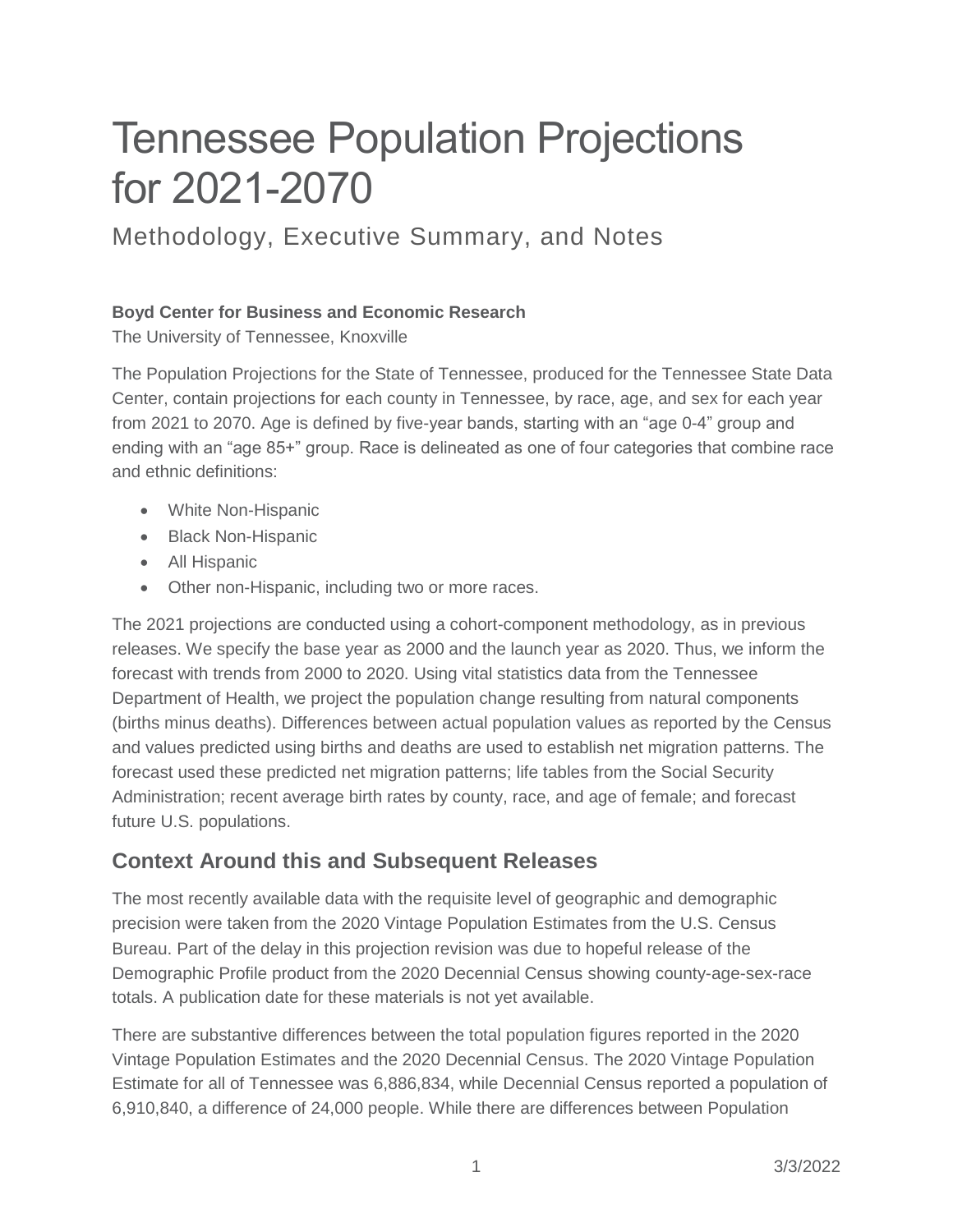Estimates and the Decennial Census in most counties, the difference in Davidson County is of particular concern. In the 2020 release used for this forecast, Population Estimates reported Davidson County contained 694,176 persons, and that net domestic migration had dipped into negative territory. However, Decennial Census recorded Davidson County as having a population of 715,884. This difference of 21,708 persons explains almost 90% of the statewide discrepancy between Population Estimates and Census.

Additionally, Because the most recent data available for forecasting purposes are from the first wave of the COVID-19 pandemic, this release does not capture any of the following demographic effects that have manifested over the last two years:

- 1. Decreased conceptions in the first half of 2020 and a subsequent decline in births in late 2020 and early 2021
- 2. Increased mortality in 2020 through 2022.
- 3. Net domestic migration in response to remote employment opportunities, asynchronous class at higher education institutions and local/regional restrictions regarding the pandemic

As much as we know has changed economically and in the workforce over the preceding two years, there is reason to believe there may be changes in overall population trends in some areas. However, at the time of this release, we lack the current data necessary to model or capture any emerging population trends.

In the Fall 2022 release, we will drop the years from 2000-2009 from the set of years used to formulate the projections; establishing 2010 as the new base and 2021 Vintage Population Estimates (informed by the 2020 Decennial Census as a base) as the new launch. Therefore, the next release of projections will likely reflect substantive changes from these projections.

# **Comparing Previous Release to Launch Year Estimates**

Based on data published in 2018, the Boyd Center projected the Tennessee population to reach 6,886,369 by 2020. The Census Bureau's 2020 vintage population estimate for Tennessee as a whole was 6,886,834, a difference of 465 persons. (Decennial Census reported a population of 6.910,840 – however, the data were not available at the level of precision necessary for use in this forecast). Overall, the population change in Tennessee according to Population Estimates from 2018-2020 was 0.4 percent higher than projected (116,824 vs. 116,359). The Decennial Census, however, indicates that population has grown more rapidly. Additionally, some parts of the state grew significantly faster than projected, while others key counties exhibited slower than predicted growth.

# **Discussion of Critical Factors Underlying Expected Future Changes**

There are several continuing patterns in the components of population change that are likely to persist, affecting population growth in Tennessee.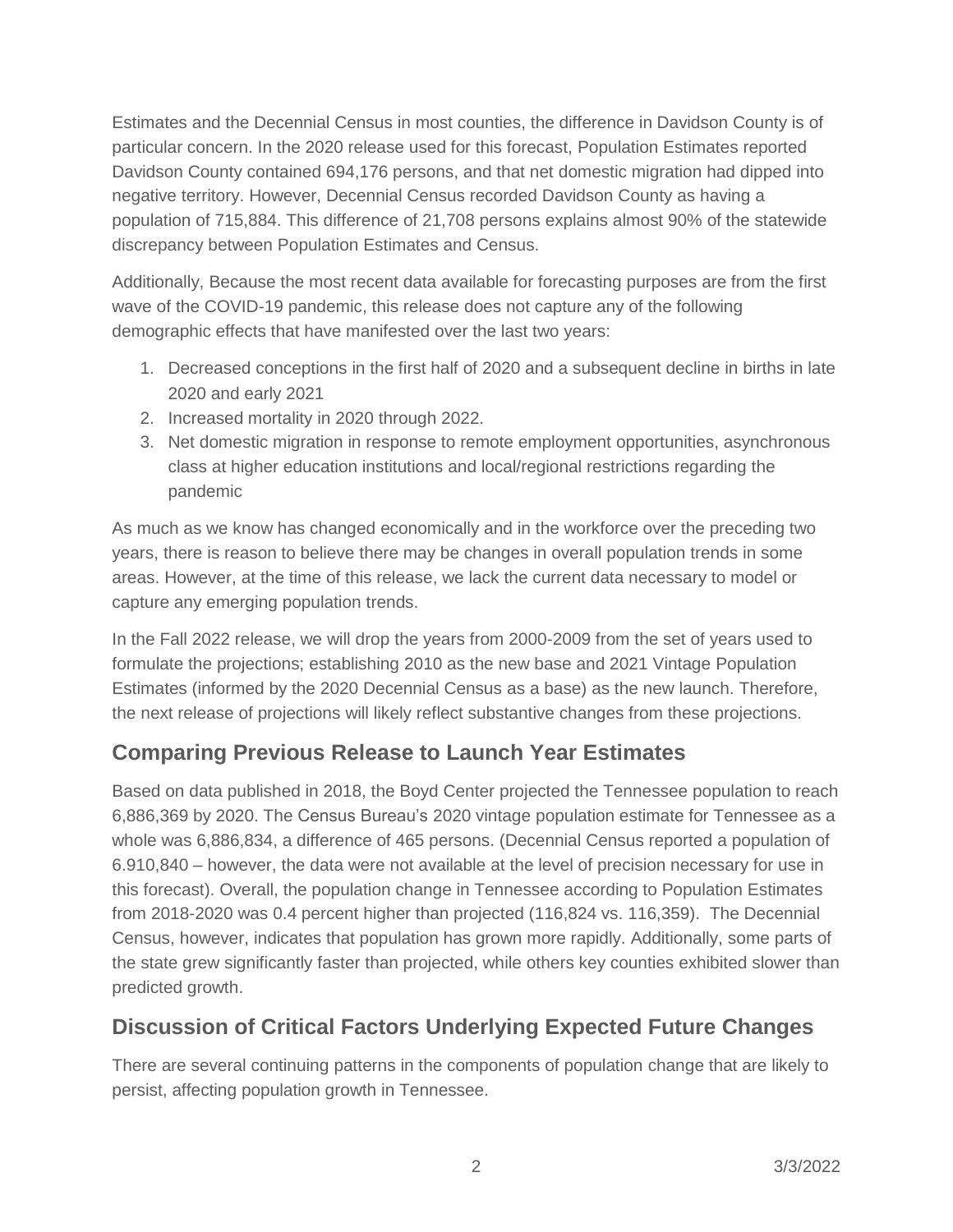#### **Births**

From 2010 to 2020, the state averaged 80,400 live births but both births and births rates are decreasing. These declines are in spite an increase of more than 71,000 females ages 15 to 44 over that period. In 2020, there were 78,685 births, the lowest number on record since 2003. While this one-year decrease was especially pronounced, at least a portion of the decline can be attributed to uncertainty surrounding the early phases of the pandemic. It is unknown at the time of this release how much of a rebound to expect in 2021 and 2022.



*Figure 1: In 2020, Births in Tennessee Reached their Lowest Level Since 2003*

*Figure 2: Tennessee Birth Rates Have Fallen Steadily Since the Great Recession in the Mid-2000's*

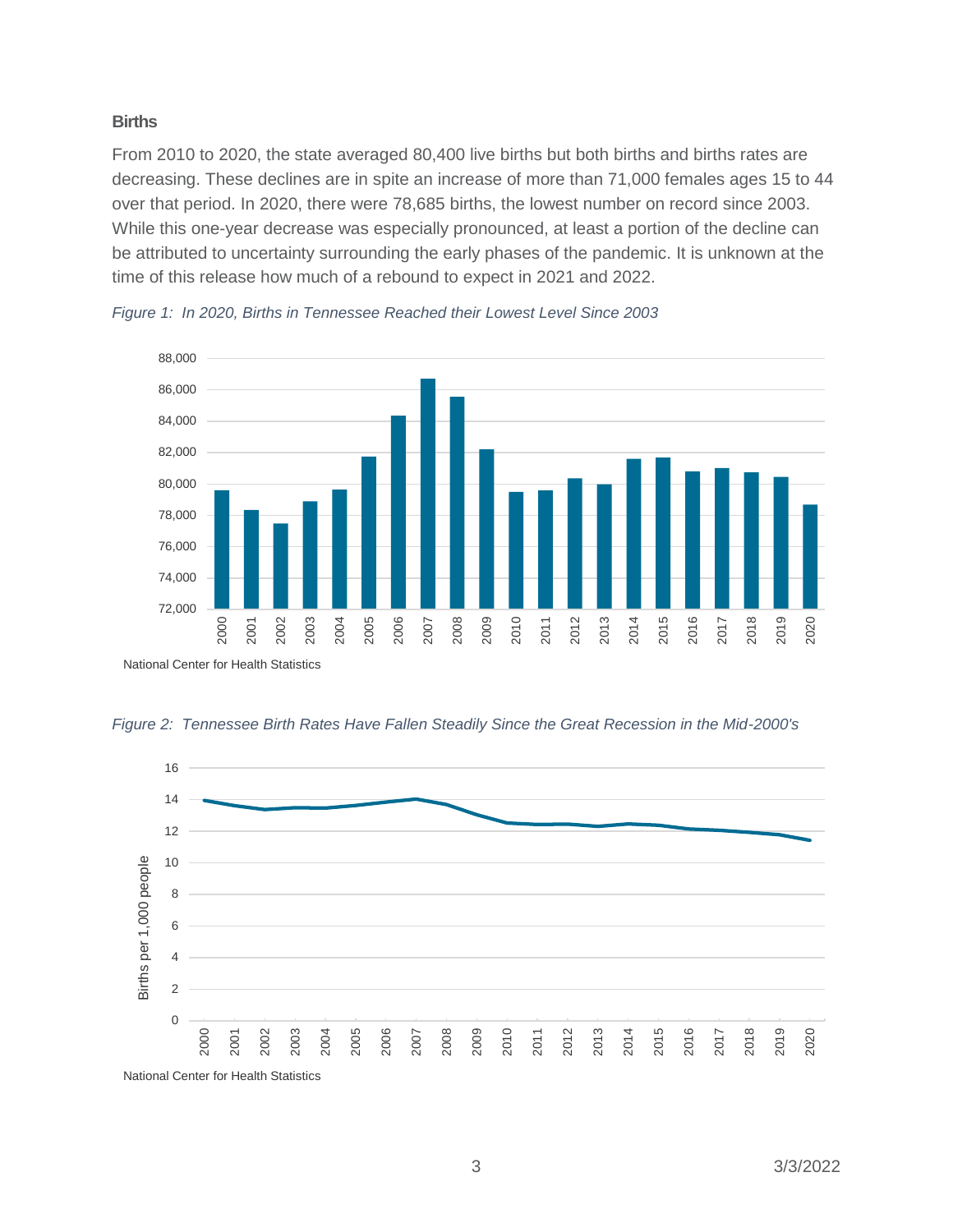Birth rates have declined steadily since 2007 and reached 11.4 births per 1,000 people in 2020, the lowest birth rate on record in the last several decades. While total births may recover in near-term, birth rates may still fall further in coming years.

#### **Deaths**

Increases in deaths have also contributed to the decrease in population growth. From 2007- 2019, deaths per year in Tennessee increased from 56,800 to 71,936. Unlike births, however, the increase is likely due to an aging population rather than mortality rates. Last year, the first of the "baby boomer" generation turned 75, meaning that large shares of the population are moving into the part of life where mortality rates are higher. Further, this cohort effect in death rates is not just driven by high birth rates during the 'boomer years' but by lower-than-normal birth rates during the Great Depression and WWII.

In 2020, there were 84,194 deaths in Tennessee, an increase of over 12,000 from 2019. We expect similarly high numbers in 2021. However, as we hopefully emerge from the pandemic, it is plausible that deaths will fall back into the 72,000 per year range – or perhaps even lower – but the immediate outlook is unclear at this time.





National Center for Health Statistics

## **Natural Change**

In demographics, natural change refers to the combined effects of births and deaths on population. If natural change is positive, there are more births than deaths. If natural change is negative, the converse is true. Natural population growth in Tennessee has fallen sharply, due to increased deaths and decreased births. In 2007, the population of Tennessee grew by almost 30,000 due to births and deaths alone. In 2015, the natural change in population was only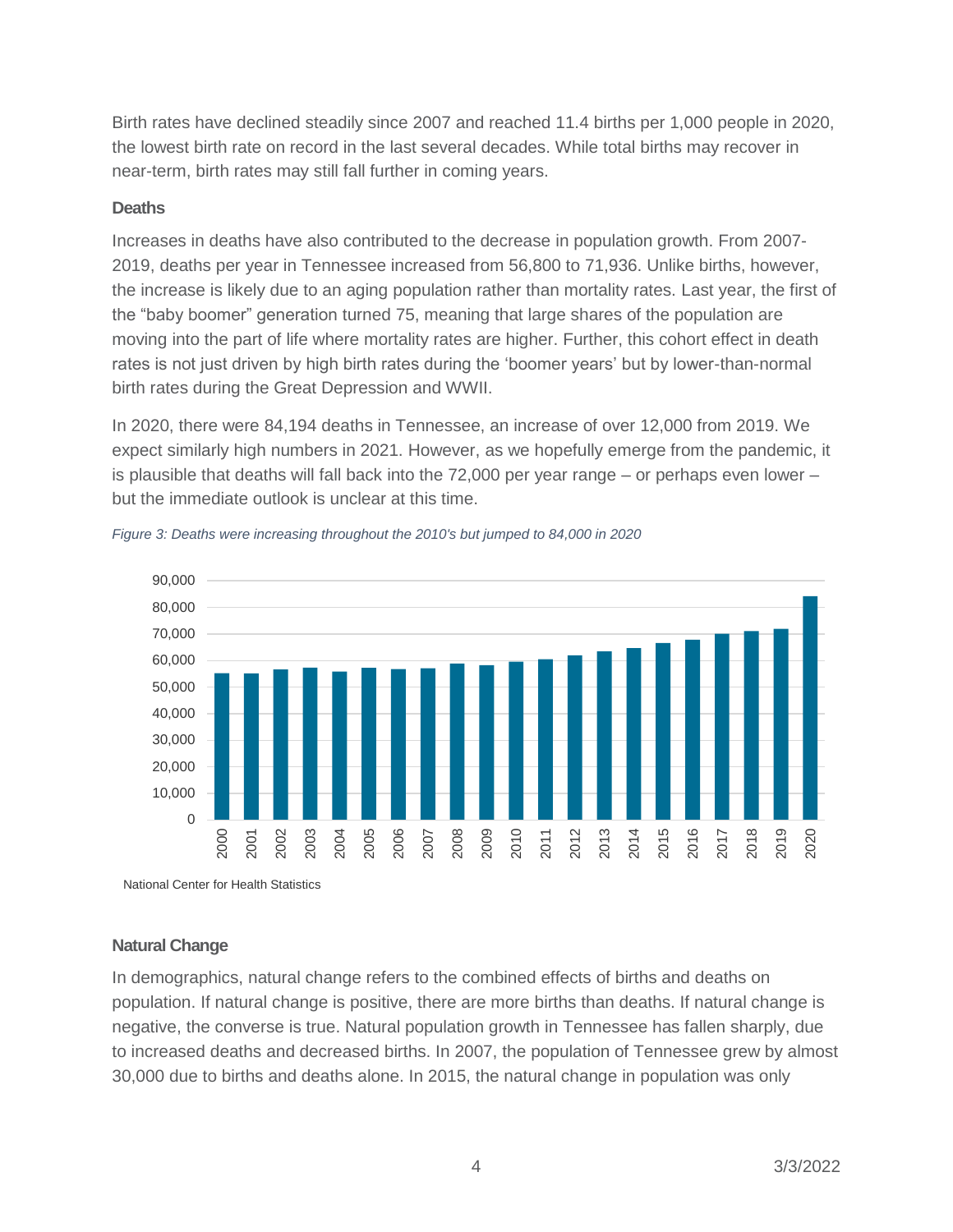15,000. In 2019, the natural change in population was approximately 8500; and in 2020, the natural change in population was -5500.





Boyd Center analysis of data from the National Center for Health Statistics

While 2020 was clearly an aberration, we do expect 2021 numbers to look similar. The data will not be available for us to understand the post-COVID trends in Natural Change for a few additional years.

#### **Net Migration**

Net migration continues to drive population growth in Tennessee. About 75% of net migration increases last decade were from state-to-state flows, with the balance coming from international sources. However, given the challenges with the validity of recent Population Estimates which are the primary source of migration data, we are reluctant to treat information from the most recent estimates as reliable. More details on net migration will be forthcoming when we are able to compare 2010 and 2020 decennial census information.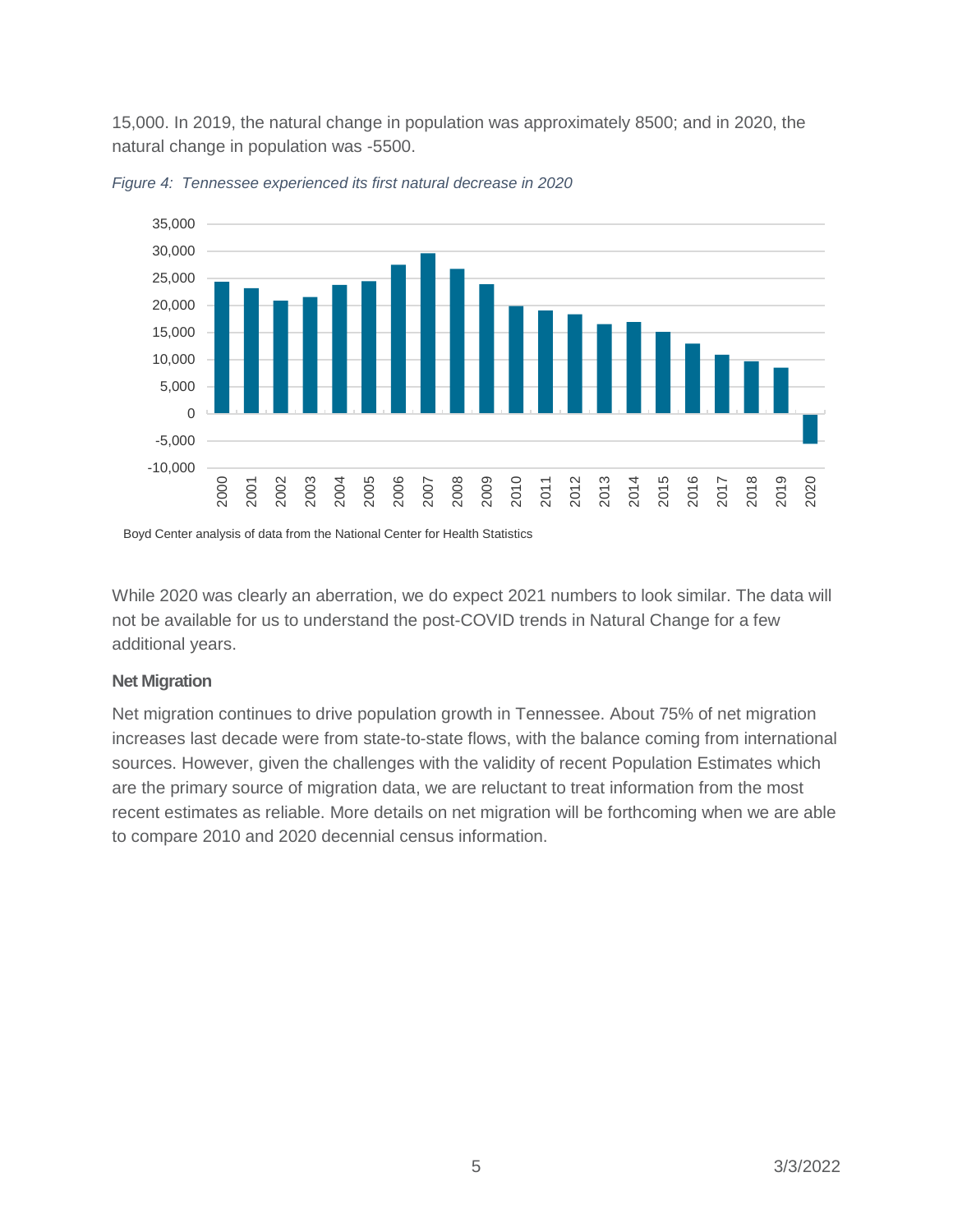|                 | <b>Outflow from</b> | Inflow to        |                      |
|-----------------|---------------------|------------------|----------------------|
| <b>State</b>    | <b>Tennessee</b>    | <b>Tennessee</b> | <b>Net Migration</b> |
| Florida         | 144,943             | 181,894          | 36,951               |
| <b>Illinois</b> | 49.947              | 84,049           | 34,102               |
| New York        | 29,036              | 53,747           | 24,711               |
| California      | 65,827              | 87,843           | 22,016               |
| Indiana         | 37,159              | 54,554           | 17,395               |
| North Carolina  | 79,288              | 93,839           | 14,551               |
| Michigan        | 44,597              | 56,399           | 11,802               |
| Virginia        | 66,239              | 77,961           | 11,722               |
| Arkansas        | 44,909              | 55.403           | 10,494               |
| Massachusetts   | 101,22              | 20,258           | 10,136               |

*Figure 5: Between 2010 and 2019, Four of the Country's Six Most Populous States Were the Largest Contributors to Tennessee's Net Migration Gains*

Boyd Center of analysis of U.S. Census Bureau data

Net migration is increasingly concentrated in the Nashville area. During the 2000s, the five most populous counties in the 13-county Nashville Metropolitan Statistical Area (Davidson, Rutherford, Williamson, Wilson, and Sumner) accounted for 40% of all net migration in Tennessee. In the current decade, those same five counties have absorbed at least 47% of all net migration in Tennessee, with the caveat that net migration into Davidson County is currently understated.

Net migration to the other 90 counties in the state has fallen by 5%. During the 2000s, there was an average of 21,860 net migrants per year to counties in the rest of the state, excluding the big 5 Middle Tennessee counties. During the 2010s, that average fell to 20,600 persons per year.

# **Summary of Results**

These projections reflect that growth outpaced recent projections at the state level. By 2040, the population of Tennessee is expected to increase to 7.89 million (compared to 7.84 million from the previous forecast), reflecting expected growth of approximately 50,000 people per year. This figure is consistent with population growth observed from 2010-2020, but lower than the average annual change of 65,500 observed in the 2000s.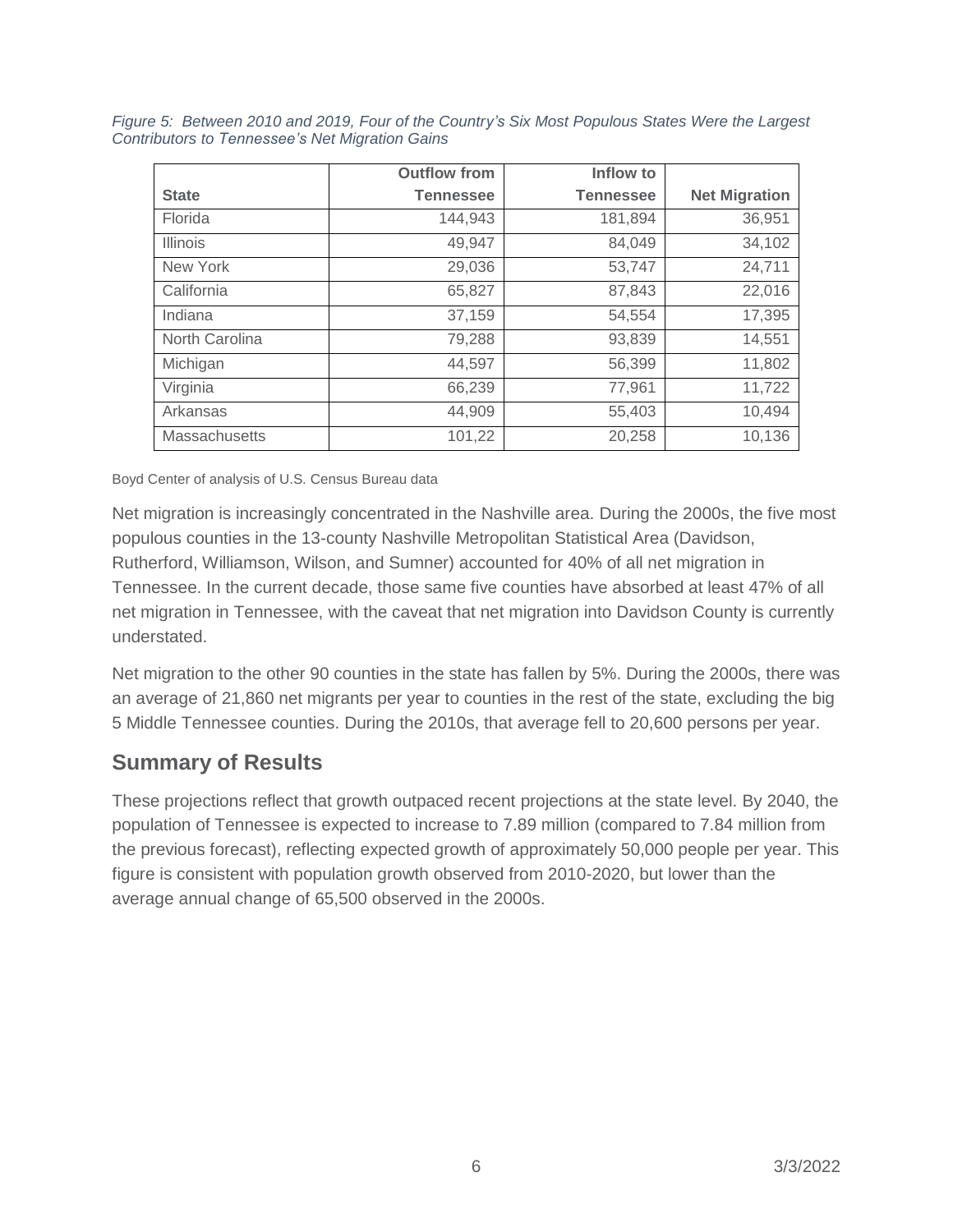

#### *Figure 6: Tennessee Resident and Projected Population, 1910-2070*

The share of the population aged 65 and up is expected to increase from 17 percent in 2020 to almost 21 percent by 2040. The ratio of prime working aged individuals (aged 25-54) to retirement aged individuals (aged 65+) is consequently expected to fall from 2.26:1 in 2020 to 1.75:1 by 2040. This will have implications for labor force participation rates, not just because of changing demographics, but the role of families in caregiving for elder relatives.





Boyd Center for Business and Economic Research